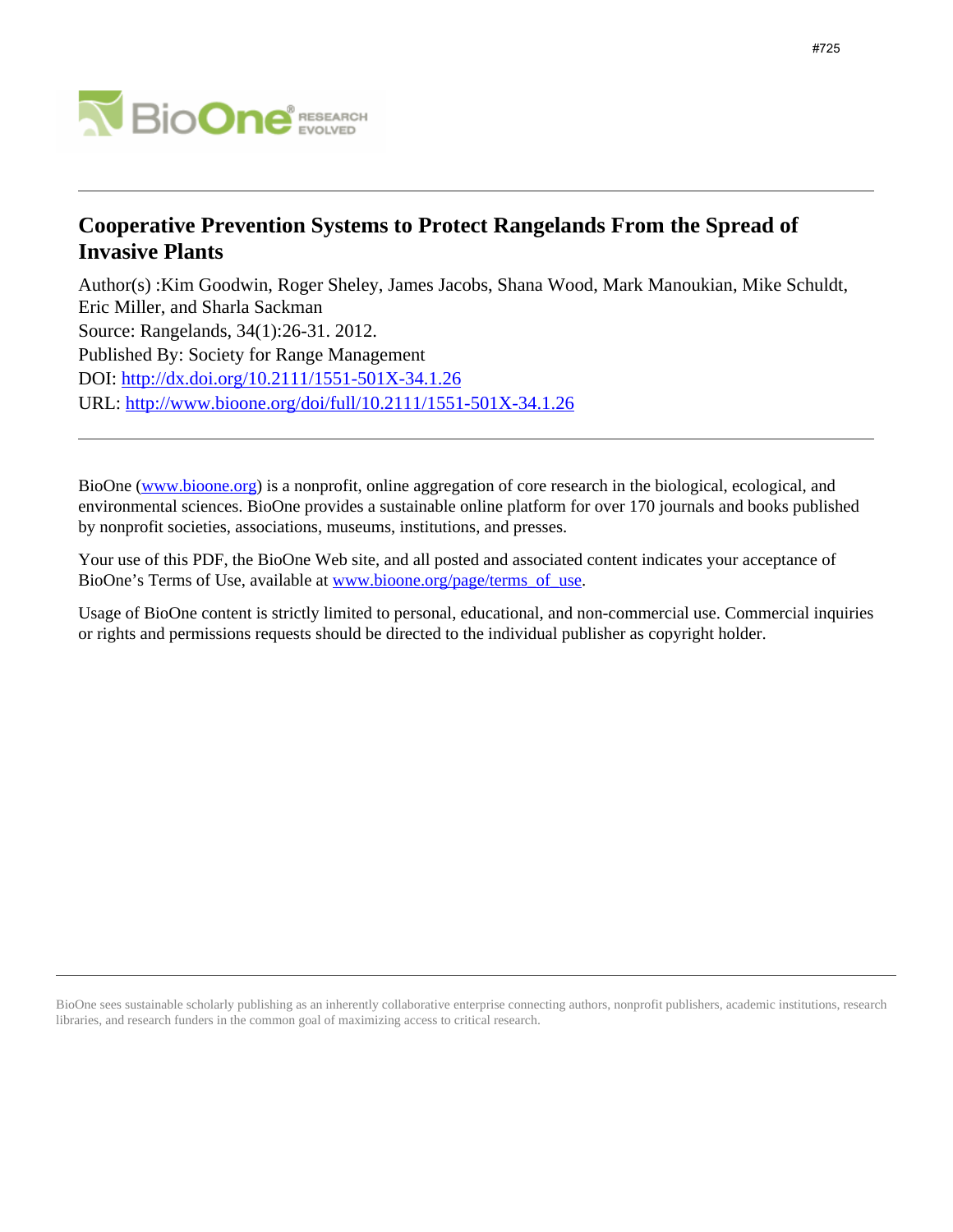

# **Cooperative Prevention Systems to Protect Rangelands From the Spread of Invasive Plants**

**By Kim Goodwin, Roger Sheley, James Jacobs, Shana Wood, Mark Manoukian, Mike Schuldt, Eric Miller, and Sharla Sackman**

astern Montana is a vast region dominated by weed-free plains grassland. The protection of these prairies from the spread of invasive plants through weed prevention areas (WPAs) can preserve high-quality rangelands for wil weed-free plains grassland. The protection of these prairies from the spread of invasive plants through weed prevention areas (WPAs) can preserve highgoods and services. Eastern Montana sustains a spacious region of native grasslands and shrublands (approximately 57,000 mi2 ). The conservation of these rangelands has farreaching societal implications for long-term sustainability of ecosystem services and rural livelihoods.

Fortunately, most rangelands in eastern Montana still remain largely free of invasive weeds, or non-native plants that invade ecosystems and replace native plants.<sup>1</sup> Preventing their spread into rangelands is critical because invasive weeds can alter ecosystem function, reduce habitat and grazing land, and cause damaging economic effects for land managers.<sup>2,3</sup> Rangelands are susceptible to invasion due to frequent openings in plant cover, high light levels, and human activity that transports weeds and creates disturbance. Proactive strategies to counter invasion can keep rangelands weed-free, reducing the risk of environmental degradation, an outcome that could prove excessively costly to repair. Our objective is to illustrate the development and design of WPAs and the critical weed prevention actions that were developed in 12 WPAs in eastern Montana.

The protection of weed-free prairie yields societal benefits that are a public good whereby everyone benefits from a healthy environment. A large part of the prevention task, however, is convincing the public that although weed spread displays slow moving trends, and thus no obvious threats, it is a long-term crisis worthy of our best efforts. Prevention is promoted through local campaigns including 1) weed-free ranch signage and roadside kiosks designating WPAs, 2) messaging and monthly prevention tips to ranchers via local newspapers, 3) field tours to sites dominated by weeds, 4) passive monitoring networks, and 5) prevention symposiums to share information and encourage collaboration between researchers and land managers.

# **Development and Design of Weed Prevention Areas**

It is critical to protect rangelands from the long-term impacts of invasive weeds, which are usually irreversible. We have made progress minimizing invasion by implementing WPAs as cooperative prevention systems in Montana. Unlike traditional cooperative weed management areas, which focus restoration and control efforts on land already dominated by weeds,<sup>4</sup> WPAs prioritize less costly and more successful prevention strategies on weed-free rangelands having high conservation value with the goal of keeping them that way.<sup>3,5</sup> WPAs protect rangelands from invasion by guiding proactive maintenance programs underpinned by prevention and monitoring strategies, designed and implemented by unified stakeholders.

Over the last five years, we developed 12 WPAs, encompassing about 5.5 million acres, as large-scale tests of their value and to provide insights on implementing cooperative prevention programs. These WPAs are located in eastern Montana (Fig. 1), east of the Continental Divide, a region largely represented by weed-free mixed-grass prairie. We delineated WPAs based on invasion threat, ecological status, and the number of landowners willing to support the development of invasive weed prevention programs. WPA boundaries follow section lines or visual markers, including waterways and roads. The size of WPAs (ranging from 150,000 to 450,000 acres) is based on the number and frequency of weed introductions. Smaller WPAs are located in areas where weeds are advancing since those areas require more intense management to find and remove invasions. WPAs are designated with roadside signs (Fig. 2) to publicize their ecological status and build public support for prevention.

A crucial step in the development of WPAs includes designing local prevention strategies. We held preliminary meetings with county weed departments, ranchers, and federal and state land managers to designate the WPA boundaries, prioritize the weeds likely to be introduced, and identify rancher leadership. Initial assessments and learning group discussions were conducted to design strategies in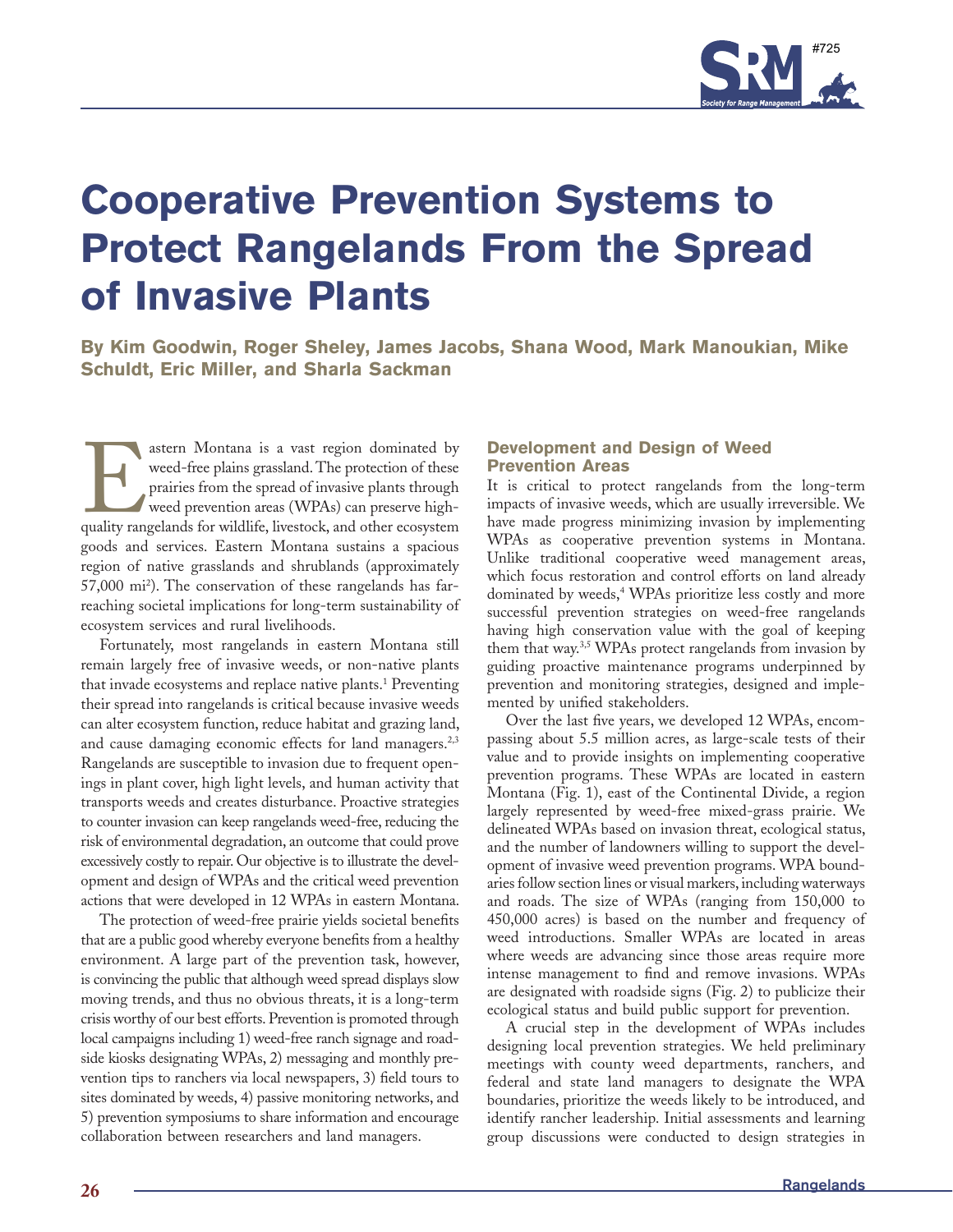

Figure 1. Locations of weed prevention areas in Montana.

terms of prevention constraints and potential solutions. We define weed prevention as those actions directed at weeds before eradication becomes infeasible.

Prevention actions are site specific and originate from ranchers to ensure project ownership and implementation. Based on these recommendations, WPA-specific plans are designed to coordinate prevention efforts. These plans include a two-page strategy accompanied by full-color fact sheets about the weeds threatening to invade the WPA. Weed alert fact sheets are published as Extension Service bulletins and include diagnostic and biological information, habitat requirements, and early control techniques.

# **Weed Prevention Area Actions**

## *Prioritizing Weed Species*

Determining which plants to target for prevention begins with stakeholder meetings. Field ecologists, county weed



**Figure 2.** Weed prevention area signs mark weed-free areas and educate visitors. Photo: E. Miller, Garfield County Extension (MT).

experts, and ranchers identify local weed threats on the basis of competitive abilities, ease of transport, and their presence in nearby counties. Several methods for prioritizing the most important weeds are used. Most WPA groups first consider the entire list of state declared noxious weeds. In Montana this designation is in response to a comprehensive analysis of the potential of an invasive plant to spread and impact native ecosystems. Adjacent county weed lists are also considered since they represent neighboring weed threats.

The priority noxious weeds threatening to invade new sites in eastern Montana largely include leafy spurge (*Euphorbia*  esula), Dalmatian and yellow toadflax (*Linaria dalmatica* and *Linaria vulgaris*), saltcedar (*Tamarix* spp.), yellow starthistle (*Centaurea solstitialis*), rush skeletonweed (*Chondrilla juncea*), and spotted, diffuse, and Russian knapweed (*Centaurea stoebe*, *Centaurea diffusa,* and *Rhaponticum repens*). The invasiveness of the knapweeds, the impacts to grassland productivity, and the economic consequences to ranchers have made control of these plants, especially spotted knapweed, a priority in eastern Montana.

#### *Interrupting Movement*

Invasion is a function of seed dispersal and survival, site conditions, and the habitat requirements of the invading plant. Dispersal pathways are the mechanisms and routes by which weeds spread to new sites. Natural pathways include waterways, wildlife movement, and wind. Pathways associated with human activity generally allow invasive plants to establish at greater distances and at higher rates than natural dispersal.<sup>5</sup>

To reduce introductions, prevention measures in WPAs focus on the most important vectors and target weed spread as a factor of human activity. Human-related pathways in eastern Montana include transportation corridors, recreation, purposeful planting as ornamentals (e.g., saltcedar), and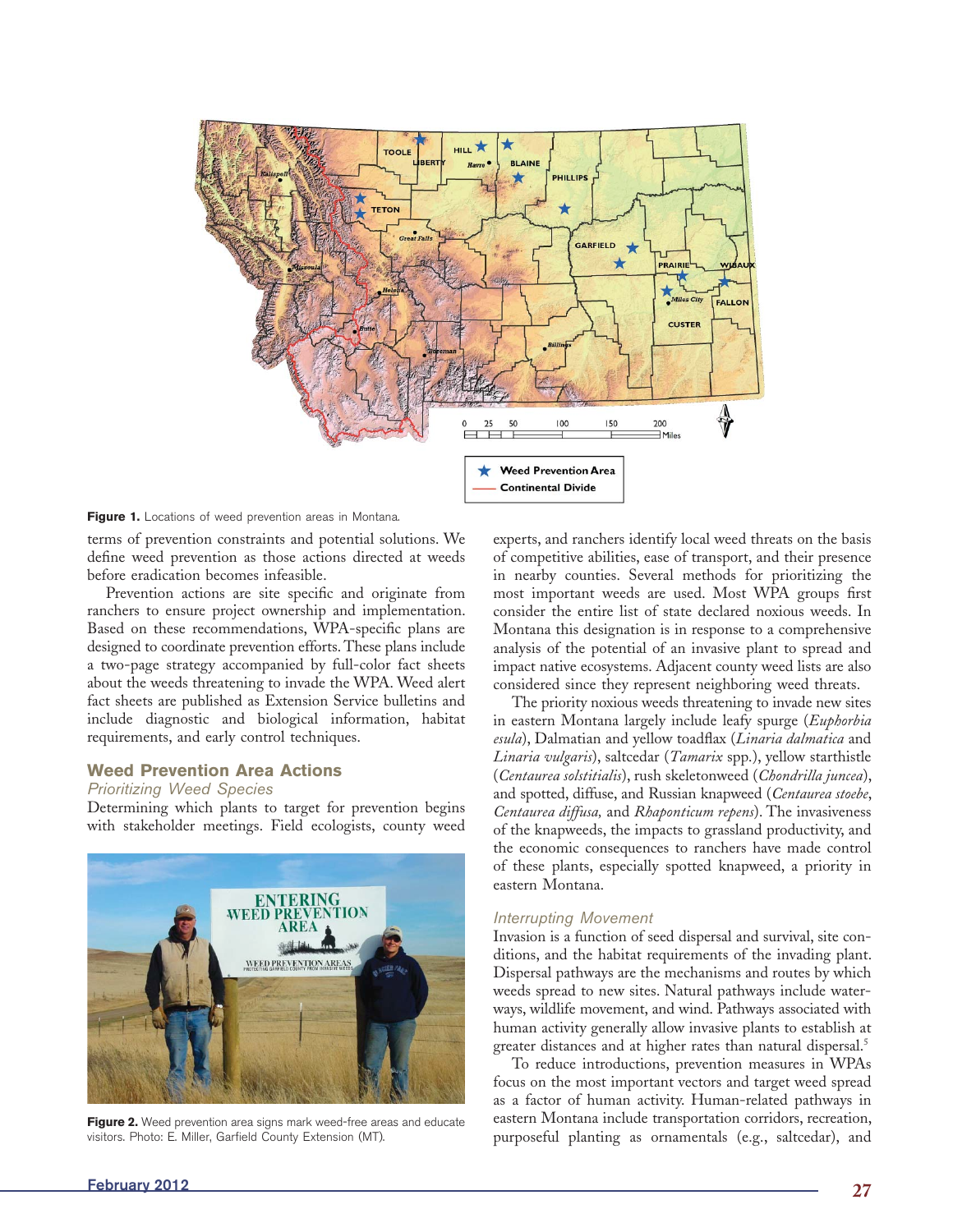importation of contaminated materials, including soil, gravel, forage, and feed grains.

*Transportation corridors.* Roads, trails, and railways are primary pathways for new invaders, with vehicles or humans serving as the dispersal vectors. The continuously disturbed areas adjacent to roads and increased water from runoff can provide ideal habitat for weeds that establish and then invade nearby sites. Most new invaders to eastern Montana, such as spotted knapweed, colonize along roads and trails and then spread into adjacent grasslands. Other disturbance corridors are natural, as in the case of waterways, and also act as entry points for weeds into adjacent habitat.

The long-distance dispersal of weeds by vehicles has generated proposals to wash hunters' vehicles to reduce accidental weed introductions. But cleaning vehicles by normal car washing procedures—or at portable wash stations that can be economically expensive—might not entirely remove all the mud, debris, and seeds. A study on the importance of private vehicles as vectors of weed dispersal into protected areas found about three seeds per car were carried.<sup>6</sup> Although more seeds might be picked up by vehicles that are driven through infestations, most seeds that dislodge will fail to establish. In WPAs, at-risk vehicles remain on roads and limited resources are prioritized to detect successful invasions along these pathways.<sup>6</sup>

Other transportation corridors, including ATV routes, can spread weeds deep into rangelands by dispersing seeds where they normally would not go and disturbing soil and vegetation. Cross-country travel with ATVs can increase the probability that weeds will spread into remote areas not normally monitored for weeds, allowing for uncontrolled colonization. WPAs restrict travel by ATVs to established roads and trails.

Because weeds do not stay confined to roadsides, minimizing the construction of new roads is a way to reduce invasions and prevent habitat loss and fragmentation. Habitat fragmented by roads has more edges than continuous habitat, negatively impacting the viability of native species for some distance from the edge and giving weeds an advantage over native species.

*Recreation.* Recreation visitors to eastern Montana include hunters, anglers, campers, hikers, bird watchers, and mountain bikers. Hunters from adjacent regions might be the most frequent recreationists to eastern Montana. Weeds can be accidentally transported over long distances from a contaminated area into the remote areas where they hunt. Hunters can reduce invasion risk by cleaning their boots, dogs, horses, and equipment, using weed-free forage or pelletized feed for pack animals, keeping all-terrain vehicles (ATVs) on roads and trails, and reporting invasions found in remote areas.<sup>7</sup>

*Importation of Contaminated Materials.* Although the use of weed-free materials is promoted, preventing all introductions is difficult because many goods are not certified. Building materials like timber and corrugated metal sheets containing spotted knapweed have been shipped from adjacent regions into eastern Montana. To avoid these contaminations, sites where at-risk materials are used are frequently monitored

for invasions, clean-out areas for shipping trailers are checked, and weed-free livestock are maintained in WPAs to ensure safe movement between weed-free rangelands. Moving livestock from weedy areas into WPAs is avoided, but when necessary involves holding livestock in a designated pasture for about seven days prior to release into weed-free rangeland.

#### *Determining Site Susceptibility to Invasion*

Invasibility of plant communities, or the vulnerability of a site to invasion by a particular species, is site specific and determined by several interacting factors including the degree of disturbance, plant community structure, and propagule pressure—or the number and frequency of seeds arriving at a location from a particular weed adapted to the habitat. Grasslands can have high invasibility with respect to one plant (e.g., spotted knapweed or leafy spurge) and low invasibility with respect to others.

Disturbance can increase the rate of invader survival by creating empty niches or safe sites for germination and colonization and increasing the availability of limiting resources like nutrients, water, and light levels. Excessive grazing can increase resource availability to invaders by reducing the ability of desirable vegetation to uptake resources. Plant community structure, which is determined by the number, distribution, and abundance of plant species, can either protect communities against invasion or increase invasibility.<sup>8</sup>

Although disturbance and the structure of some plant communities can facilitate colonization, invasion success ultimately relies on the transport of seeds to a site. The areas most susceptible to invasion are those sites of human activity that increase propagule pressure and facilitate disturbance,<sup>9</sup> including roads and trails, and waterways that are frequently disturbed and where seeds are transported by water. Other susceptible sites include the areas proximate to these pathways, and near disturbed sites and known infestations.10

Grasslands are inherently vulnerable to invasion due to resource and niche availability. But habitats distant from roads or intense human activity are likely at a lower risk of invasion because they are less disturbed and experience lower propagule pressure. Although some disturbance occurs on remote areas in the form of low to moderate grazing by wild ungulates and cattle, this is a natural disturbance inherent to eastern Montana grasslands. This near-natural disturbance supports the reproductive and growth potential of native grasses, and thus their competitive ability to utilize resources and suppress invasion.<sup>11</sup> The most effective prevention strategy on interior rangelands includes minimizing weed dispersal, preventing excessive grazing, and monitoring to detect successful invasions.

*High-risk sites.* Roadsides and other vector pathways, campgrounds, and fishing-access sites in eastern Montana are at a high risk for invasion. These sites require additional attention because they can be exposed to multiple weed introductions and the vegetation at these sites is often disturbed. High risk sites include the following:

• Disturbance corridors: roads, hiking trails, railways, ATV routes, and waterways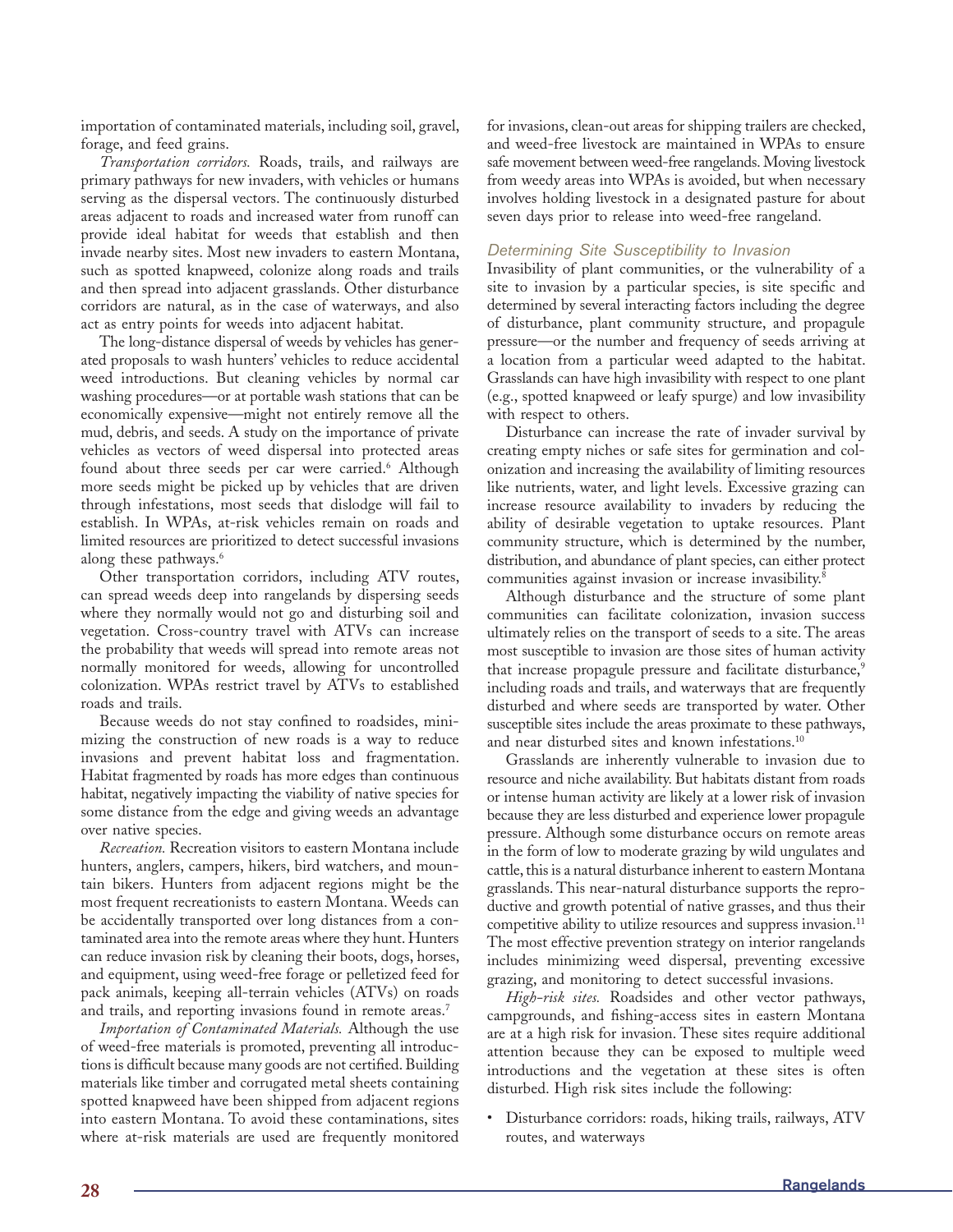- Developed sites: campgrounds, trailheads, fishing-access sites, and hunter parking areas
- Areas near known seed sources
- Areas where at-risk material was used: forage, soil, gravel, etc.
- Areas visited by natural gas exploration equipment
- Livestock and wildlife trails, especially along fence lines, and areas of livestock concentration, including watering areas and salt licks
- Clean-out areas for livestock shipping trailers and
- Disturbed areas, particularly when located near pathways (e.g., utility corridors located near roads).

At high-risk sites, or those with the highest probability of new introductions, WPA managers extend surveys into areas beyond the weed entry point and anticipate repeated removal of new weeds over the long term.

# *Mapping and Monitoring*

Prevention strategies are not perfect and only interrupt a portion of weed introductions. Proactive maintenance of weed-free rangelands therefore relies on continuous monitoring over time to detect successful invasions. This is critical, as new populations can spread quickly. Early detection surveys are based on invasibility.

Weed mapping includes both the inventory/survey and mapping processes and refers to a range of data capture and documentation. A weed inventory is a complete search of the WPA where every weed occurrence is documented, while a weed survey samples only a portion of the WPA.

After identifying search areas, mappers determine an effective detection swath width (EDSW) to ensure adequate coverage. The EDSW is the maximum sweep width along which mappers can identify the target weed. The sweep width varies based on terrain, vegetation community, and target visibility in relation to species, growth stage, and survey unit (plant vs. patch). Sweep widths range from 100 to 300 feet in grasslands and 50 to 75 feet in diverse vegetation. The EDSW is determined by identifying a representative target and then walking away from it as far as possible while still being confident of its detection, and then measuring the distance to the target and multiplying by two.<sup>12</sup>

Mappers require multiple sweeps to fully cover survey areas. After measuring the EDSW, line-transect surveys for stationary populations are performed using a census-based approach. Parallel transect lines, or search paths, are established in the survey area based on the associated EDSW. Two mappers are often deployed at the same time to shift positions. This rotates the lead and maintains mapper attention and concentration. Weed-free ATVs are used to search large areas in gentle, open terrain. Additional inventory and survey methods for invasive plants are described by Rew and Pokorny.13

*Early detection surveys.* Monitoring is performed during the peak flowering period, which varies by site and species, and focuses on the preferred habitat of the target weed. Surveys that target areas with a high likelihood of weeds are purposely biased. This is an effective approach when the

objective is to locate invasions. Unbiased surveys that target areas at a lower risk of invasion—remote areas of low human activity—are also performed. Monitoring low-risk sites can locate weeds in unlikely areas and document weed-free rangelands to define a baseline for protection and comparison as WPAs progress over time.

A portion of new land area (about 5–10%) in WPAs is surveyed each year. The land is re-checked every 5 to 10 years, depending on the likelihood of invasion by priority weeds. Ground surveys are recorded with global positioning system units. At a minimum, mappers record the date and the weed location and patch size. The entire search area is delineated, showing areas searched where weeds were found and areas that were weed-free. An estimate of the spatial and attribute accuracy accompanies the data, consisting of a simple text file describing data collection methods. The data are stored in centralized locations, such as county weed or geographic information system (GIS) departments.

High-risk sites are surveyed first, followed by other susceptible areas with less human activity, which are inspected annually during the flowering period of those weeds likely to invade. Low-risk sites, or large areas of least human visitation, are surveyed last to document weed-free areas and find remote weeds.

*Passive monitoring.* The WPAs have developed passive monitoring networks, made up of individuals who regularly access remote areas, including ranchers and hunters. These networks provide a framework for reporting invasions to weed departments. Call-to-action programs, for example, encourage hunters to report knapweed invasions to local weed departments (Fig. 3). Locations can also be reported at hunter check stations. Passive monitoring by hunters and other recreationists augments surveys that are performed by ranchers and weed departments.

Additionally, seasonal "weed scouts" are hired by weed departments and are often cost-shared by ranchers to expand surveys to private rangelands and assist with eradication. Weed scouts increase communication between ranchers and weed departments, and their personal contact with ranchers maximizes participation. They search for weeds on foot, horseback, or weed-free ATVs and report invasions to the landowner and the weed department.

*Remote sensing.* Ground surveys are the most accurate method to detect invasions, but they can be time and labor intensive. Traditional remote sensing technology collects vegetation data in the form of color and infrared aerial photography or satellite imaging. Remote sensing can map the distributions of some weeds when the weed color is distinct from the surrounding vegetation and the population is dense and widespread. However, remote sensing procedures can be time and processing intensive and often miss small infestations that are indistinguishable from the surrounding vegetation due to similar spectral reflectance.

Digital aerial sketch mapping (DASM) is a relatively new remote sensing technique that can provide quick interpretation of land features and early detection of weed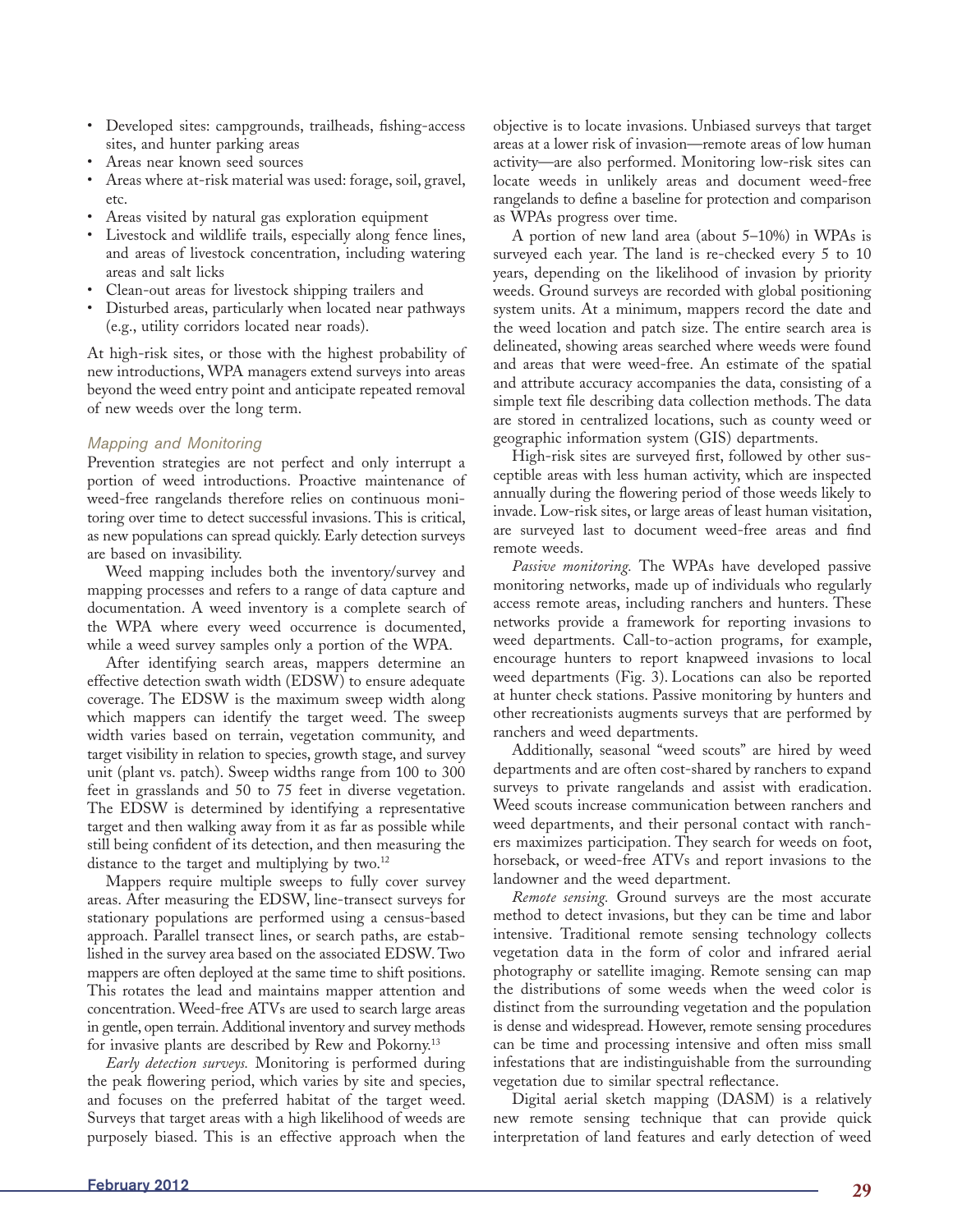

Figure 3. Call-to-action programs encourage hunters to report new invasions of spotted knapweed in eastern Montana to local weed departments.

populations in remote areas. Using light utility helicopters (e.g., Hughes 500 model) that can travel slowly (about 12 miles per hour) and close enough above the ground (about 50 feet), trained observers can visually discriminate weed patches in vegetation, even when the colors of both are similar, and map them with mobile GIS. DASM is a useful method to quickly and regularly search remote or inaccessible sites, especially near the advancing front of wind-dispersed plants having high survival rates, such as rush skeletonweed, which occupies regions adjacent to eastern Montana.

#### *Eradicating Invasions*

Eradication is the elimination of all reproducing individuals of a species. It can prevent future problems and slow the spread of weeds to new sites.<sup>5,14</sup> A successful eradication is declared once the failure to detect individuals is equal to the longevity of the seed bank. Eradicating relatively large sites requires significant resource commitments over long periods of time due to the traits that make plants invasive in the first place. Extensive root systems, high reproduction rates, persistent seed banks, and effective dispersal can all hinder eradication.

Frequent site visits and herbicide treatments (and sometimes hand pulling) several times per year for many years can ensure plants do not reproduce by escaping detection and control. Locating every individual in a population depends on the conspicuousness of the weed in the surrounding vegetation. Detection rates also depend on surveyor experience, search effort, and method.

Applying control at an early stage of invasion will increase the likelihood of eradication and minimize total costs.15 Eradication costs are generally based on treatment area, site accessibility, ease of detection and control, and biological characteristics including seed longevity. Large infestations that can still be eliminated will demand adequate resources over time to exhaust soil seed banks, which can require decades of nearly perfect control. But detection becomes increasingly difficult as management reduces weed density over time.

As eradication progresses, increased monitoring is needed to maintain high levels of control.<sup>15</sup> Detection dogs trained to search for and locate low-density weeds over large areas can increase the probability that inconspicuous plants will be detected. For instance, a recent study found that search dogs (Fig. 4) trained to detect the odor of spotted knapweed were more accurate (67%) than human surveyors (35%) at the critical detection of small adult plants (8 inches average height) and juvenile targets.<sup>16</sup> Invasive plant monitoring using search dogs can improve detection rates and reduce operational costs associated with delayed extirpation.

# *Evaluating Outcomes*

Assessing the effectiveness of prevention programs is challenging because it is difficult to measure dispersal and quantify invasion events that did not occur. We focus on short-term evaluation measures such as assessing the strategy designs of the WPAs that lead to preferred outcomes. For instance, we characterize a WPA as operating effectively when multiple proven strategies are implemented. WPAs operate ineffectively when gaps in implementation exist, allowing weed establishment and growth. Additional measures include stakeholder satisfaction, citizen engagement, and the number of partnerships formed among stakeholders at multiple levels. Although the number of invasions removed each year can provide a measure of the work accomplished, it gives little information on the effectiveness of the prevention system because it does not estimate the total introductions.

While the cost of prevention is paid in the present, its benefits lie in the future. Therefore long-term measures of success are optimal and include comparing future inventories to baselines to determine if strategies were effective over time. Prevention would be considered effective if high-risk sites remained weed-free and ineffective if new weeds establish and persist.



Figure 4. Search dogs can thoroughly cover large areas and detect obscure, low-density plants better than human surveyors. "Nightmare" searches for the odor of spotted knapweed in a dryland pasture near Bozeman, Montana. Photo: R. Gorsuch.